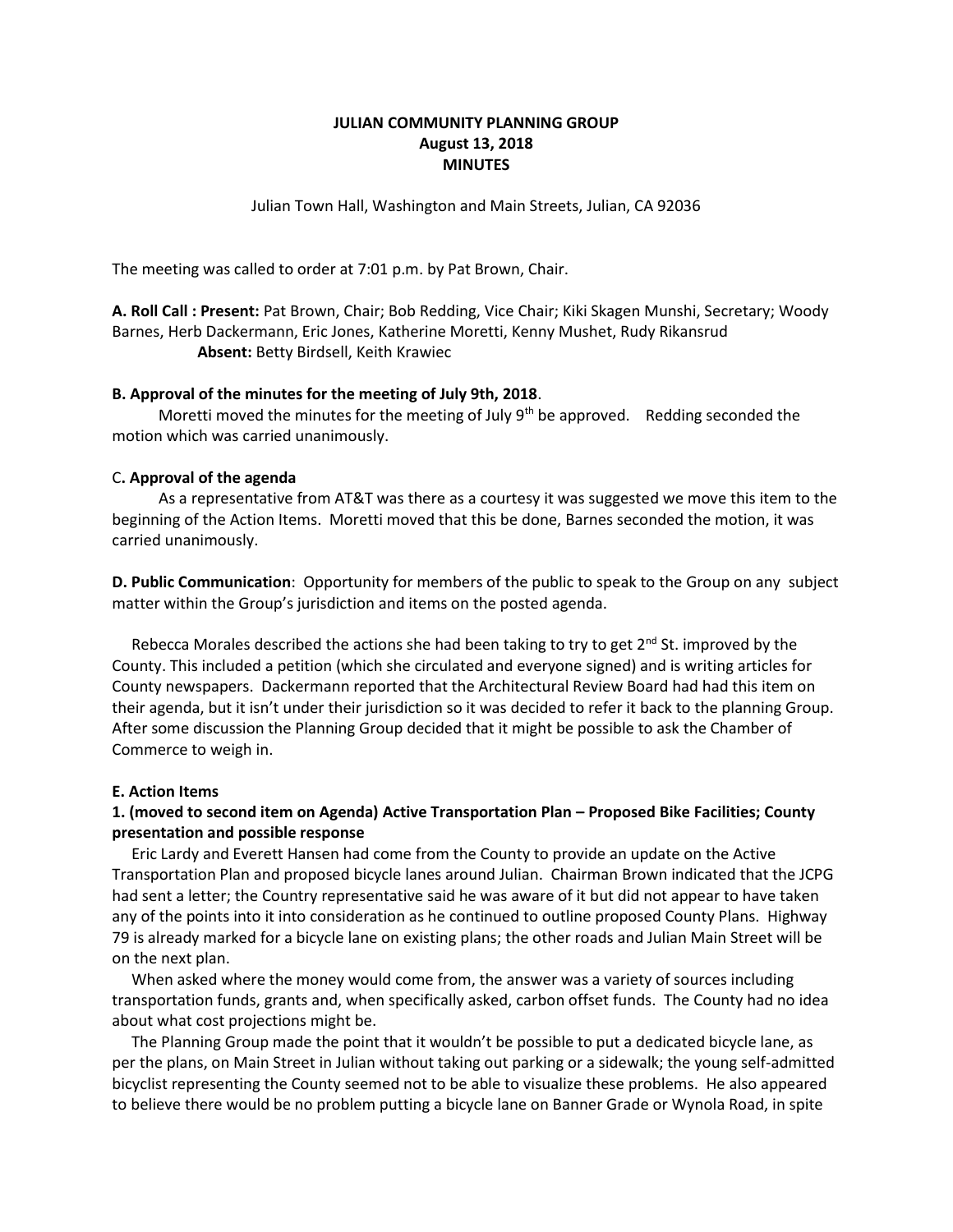of the explanations provided by members of the JCPG as to why this would be difficult. Members of the public attending the meeting also voiced their opposition to the move, indicating money would better be spent in more populated areas where people would use bicycles instead of motor vehicles, rather than simply for recreation.

 Munshi moved that, given the unanimous opposition of the JCPG to this idea that we ask the County not to take any action on the question of bicycle lanes in the Julian area until the County had better information about cost-benefit ratios and the JCPG was able to provide further input. Moretti seconded the motion and it was passed unanimously.

### **2. Forest Management – Cleveland National Forest - Letter to other planning groups**

Some time ago the JCPG submitted a letter on forest management. Other Planning Groups have asked if we would do a joint letter about forest management with them. Moretti moved that we should participate in asking for what we consider proper forest management but that the request should include cattle grazing. Redding seconded the motion. In discussion Barnes noted that the only way to reduce and manage fuel was by grazing and clearing. The motion passed 7 to 1.

# **3. Parking lot; APN 291-078-01-00; 'B' Street**

The Catholic Church had put Handicapped parking signs in front of the church and eliminated other parking places. After some discussion it was decided that this move was out of the Planning Group jurisdiction and might be taken up by the Chamber of Commerce.

# **4. AT&T Mobility; APN 248-190-22-00; 3582 Highway 78, Julian; 60' faux monopine (moved to First item)**

Al Hockness (sp.?) who works with a company that will relocate the existing cell phone tower on Newman Way came to report on their negotiations. There is some difficulty with the landlord of the property with the existing cellphone tower so the company is going to construct a new one to put in 4G LTE and serve first responder groups. It will be 60' tall, a faux pine, and probably they will co-locate with T-Mobile. It will now need a minor use permit rather than a major use permit. The JCPG voted to approve this last meeting so no action was taken.

### **F. Group Business**

### **1. Announcements and correspondence received**

### **2. Discussion items**

# **a. CPG Training / Ethics Training**

The training was discussed and websites exchanged.

### **b. Clearing Ordinance**

This will be an action item on the next agenda.